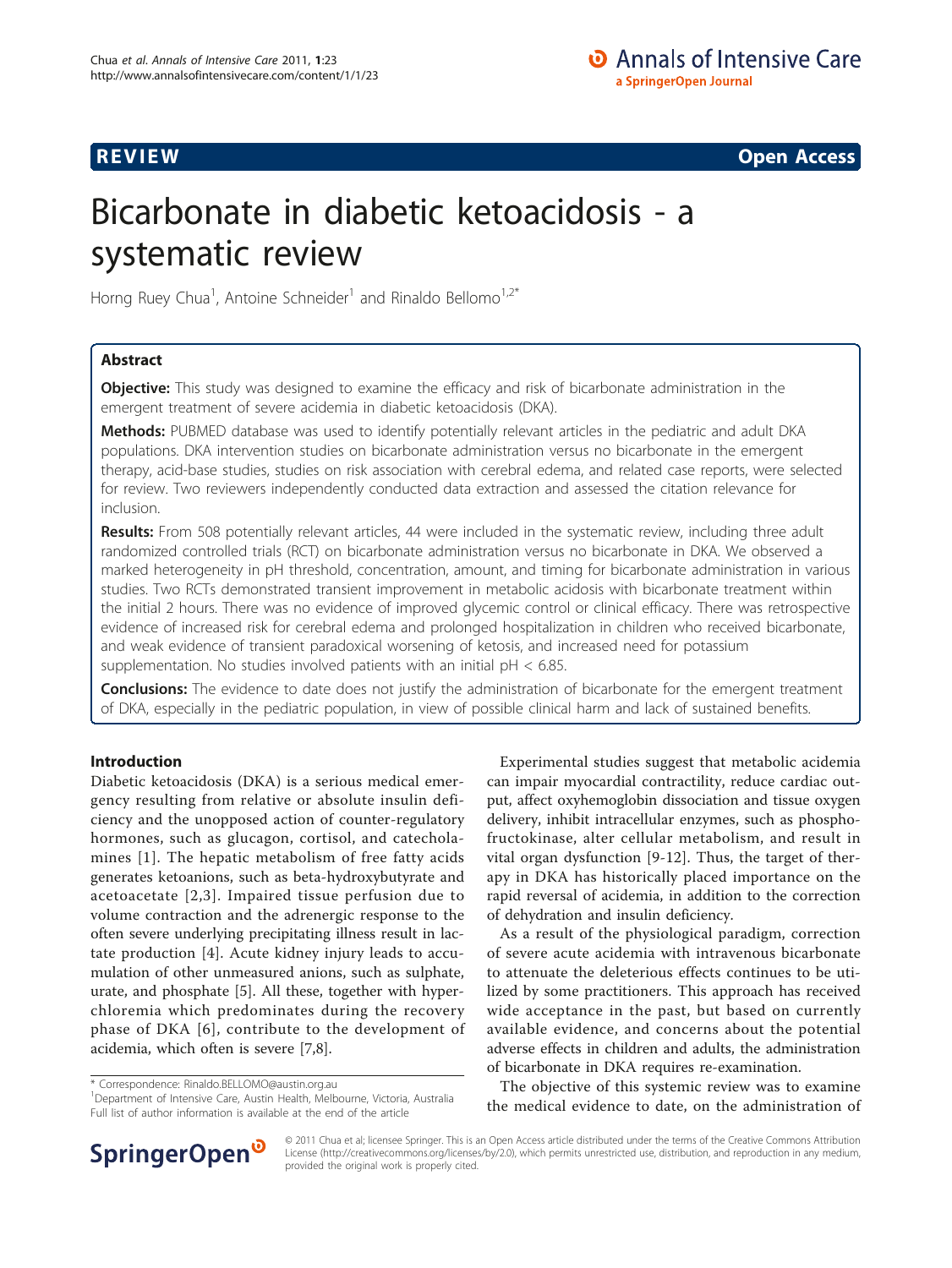bicarbonate versus no bicarbonate, in the emergent treatment of severe acidemia in pediatric and adult patients with DKA, with regards to the physiological and clinical efficacies and harms of this intervention.

# Methods

# Information source

Literature search was performed using the PUBMED database. The list of potentially relevant article titles and abstracts was generated by using the keywords, "bicarbonate" AND "diabetic ketoacidosis."

# Study selection and eligibility criteria

Two investigators (HC and AS) independently reviewed the article titles and abstracts. The following exclusion criteria were first applied: 1) review articles; 2) commentaries, letters, or editorials; 3) non-English articles; 4) animal studies; 5) all articles not related to acid-base issues, bicarbonate use, or cerebral edema in DKA; 6) publications before 1960.

The remaining papers were deemed relevant if they fulfilled the following inclusion criteria:

1. Population: Both adult and pediatric populations with diagnosis of DKA

2. Intervention: Intravenous sodium bicarbonate therapy

3. Comparator: Bicarbonate administration versus no bicarbonate for the emergent treatment of diabetic ketoacidosis

4. Outcome: Primary outcomes are the difference in mortality and duration of hospitalization. Secondary outcome is a combination of various physiological and clinical outcomes. Physiological outcomes include resolution of acidosis and ketosis, insulin sensitivity and glycemic control, potassium balance, tissue oxygenation, and cerebrospinal fluid (CSF) acidosis. Clinical outcomes include hemodynamic stability and neurological outcomes, including that of cerebral edema (CE)

5. Study type: All trials, including randomized and nonrandomized case-control studies, as well as case reports and series were selected.

Two investigators (HC and AS) reviewed all remaining papers in entirety after the application of the abovementioned criteria. A third independent investigator (RB) adjudicated any disagreements regarding paper inclusion.

# Results

# Search results

The systematic search identified 508 potentially relevant citations. Following application of the inclusion and exclusion criteria, 44 articles were eventually selected and the full manuscripts were reviewed. The selection process is illustrated in Figure [1.](#page-2-0)

# Study characteristics

Twelve publications were case-controlled studies on bicarbonate administration versus no bicarbonate in DKA. Of these, two studies were nonblinded randomized controlled trials (RCT) [[13,14\]](#page-11-0), and one study was a double-blind RCT [[15\]](#page-11-0). A total of 73 adult patients were included in these three RCTs. The remaining nine studies were nonrandomized, prospective, or retrospective studies, which include six adult studies [[16-21\]](#page-11-0), two involving both adult and pediatric patients [[22,23](#page-11-0)], and one pediatric study [[24\]](#page-11-0). No RCTs have been performed in the pediatric cohort, and no trials have examined bicarbonate treatment in DKA patients with an admission  $pH < 6.85$ . In addition, four pediatric nonrandomized prospective and retrospective studies investigated the association between bicarbonate administration in DKA and risk of CE [[25-28\]](#page-11-0). There were no similar studies in the adult DKA cohort.

# Study threshold for and dose of bicarbonate

In Table [1](#page-3-0) we summarized the threshold for bicarbonate administration in various studies, which includes the initial degree of acidemia and base deficit [[4,](#page-10-0)[13-24](#page-11-0),[29](#page-11-0)-[36\]](#page-11-0). There is heterogeneity of initial pH threshold for bicarbonate therapy, which has become more stringent over the years, from  $pH < 7.20$  in the past to  $pH < 7.00$ .

Dosing methods vary widely with study design and physician preference, and these are summarized in Table [2](#page-4-0). Concentrated bicarbonate dosing based on calculations using predictive formulas incorporating base deficit [\[37,38\]](#page-11-0) results in a tendency for over-correction and alkalosis [[29,30\]](#page-11-0). Aiming for a more modest and intermediate pH target with bicarbonate dose less than half of that predicted, or dose titrated based on pH severity, were some of the variable approaches adopted subsequently by investigators [[4,](#page-10-0)[23\]](#page-11-0). Consequentially, the average bicarbonate dose reported in studies appears to have decreased over the years to an overall amount of 120-150 mmol for adults and 2 mmol/kg for children.

Slow infusions using half-isotonic or isotonic preparations (approximately 1%) or small intermittent boluses of more concentrated preparations (approximately 8.4%) were preferentially used in later studies [[13-15,17,18](#page-11-0),[20](#page-11-0)] to avoid too rapid pH or osmolality changes, with no evidence of risk or benefit with either methods.

# Primary outcomes

# Duration of hospitalization

One single-center retrospective pediatric study assessed duration of hospitalization as an outcome measure [\[24](#page-11-0)]. Duration of hospitalization was significantly longer (87 vs. 67 hours,  $p = 0.01$  for the bicarbonate group vs. children treated without bicarbonate. However, there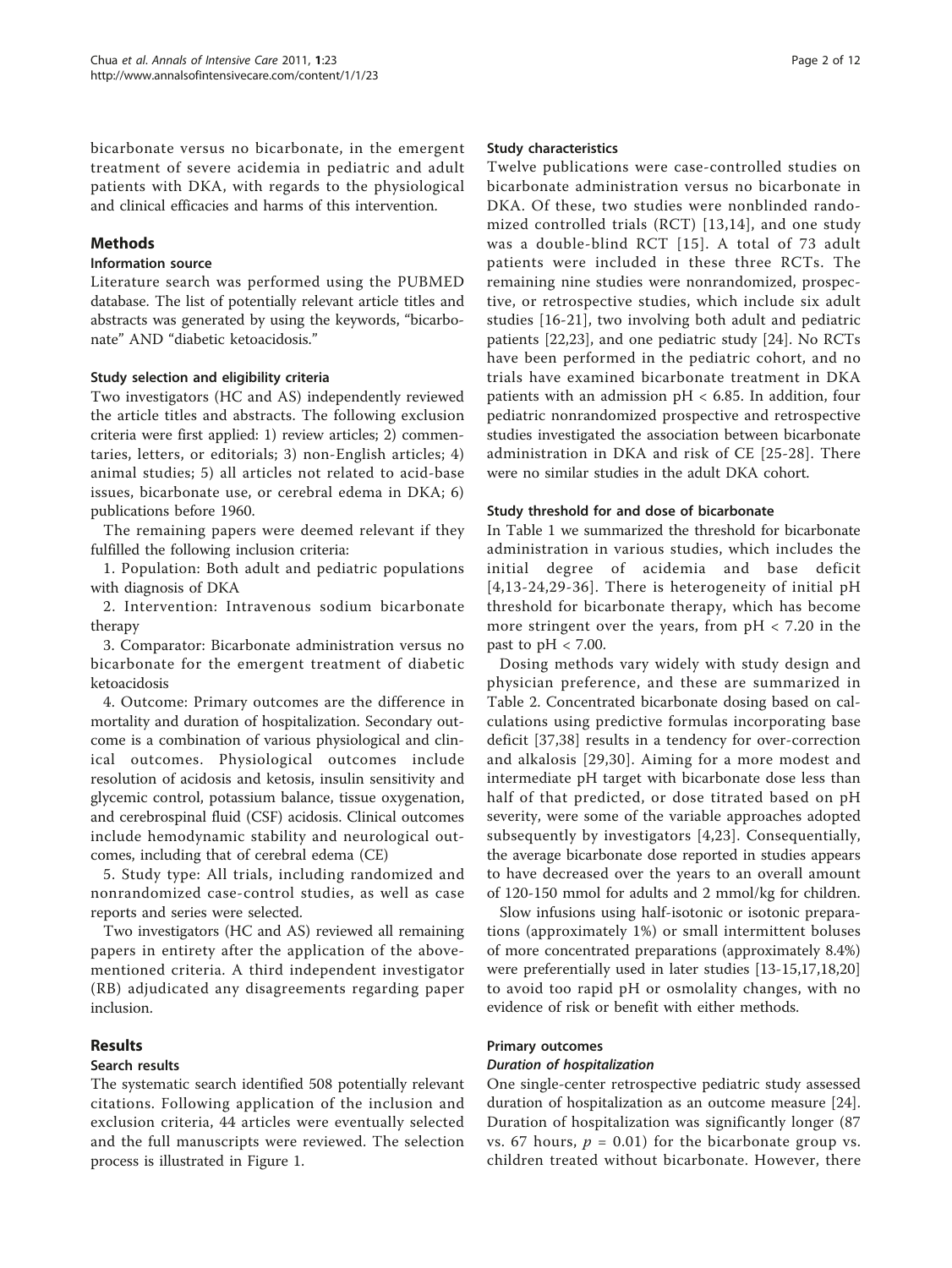<span id="page-2-0"></span>

was no adjustment for confounding variables. With multivariate analysis, duration of hospitalization was 23% longer in the bicarbonate group but did not reach statistical significance ( $p = 0.07$ ). Using 29 pairs of matched patients (for calendar year, pH, and creatinine), duration

of hospitalization was 37% longer in the bicarbonate group ( $p = 0.011$ ).

In another brief report of 41 patients admitted for severe DKA, 5 patients had pH < 7.0 (mean 6.85 ± 0.09); only 4 received a small 50-mmol bolus of sodium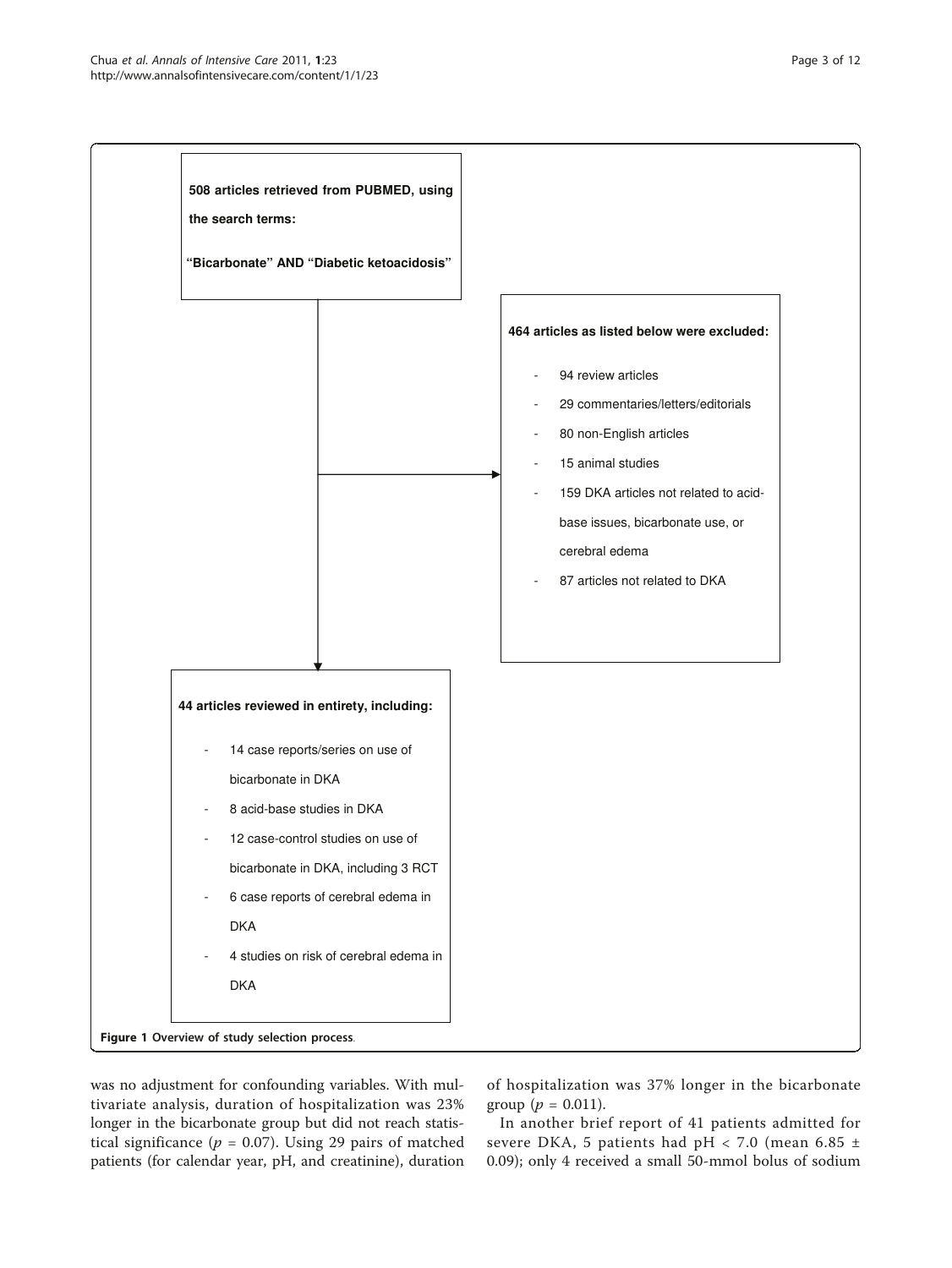| Reference                     | Population       | Nature of study   | Mean initial blood indices |                    |                          |  |
|-------------------------------|------------------|-------------------|----------------------------|--------------------|--------------------------|--|
|                               |                  |                   | рH                         | Base deficit       | Bicarb (mmol/L)          |  |
| Addis 1964 [29]               | A. $(N = 3)$     | Case series       | 6.94                       | Mostly unavailable |                          |  |
| Kuzemko 1969 [30]             | $P. (N = 6)$     | Case series       | 7.05                       | 23                 | 8.0                      |  |
| Zimmet 1970 [4]               | A. $(N = 11)$    | Case series       | 7.09                       | 24                 | 4.4                      |  |
| Soler 1972 [22]               | $A+P$ . (N = 18) | Prospective C-C   | < 7.2                      | <b>NR</b>          | < 10.0                   |  |
| Krumlik 1973 [31]             | $P. (N = 27)$    | Case series       | 7.05                       | NR.                | 7.6                      |  |
| Soler 1974 [32]               | A. $(N = 1)$     | Case report       | 6.85                       | <b>NR</b>          | 6.0                      |  |
| Munk 1974 [16]                | $P. (N = 5)$     | Prospective C-C   | 7.05                       | 22                 | 8.7                      |  |
| Assal 1974 [23]               | $A+P$ . (N = 9)  | Retrospective C-C | 7.06                       | NR.                | 5.6                      |  |
| Keller 1975 [33]              | A. $(N = 58)^*$  | Case series       | < 7.2                      | <b>NR</b>          | <b>NR</b>                |  |
| Reddy 1977 [34]               | $P. (N = 19)$    | Case series       | 7.07                       | <b>NR</b>          | 6.5                      |  |
| Lutterman 1979 [17]           | A. $(N = 12)$    | Retrospective C-C | 6.89                       | <b>NR</b>          | <b>NR</b>                |  |
| Lever 1983 [18]               | A. $(N = 52)$    | Retrospective C-C | $6.94 - 7.00$ <sup>t</sup> | <b>NR</b>          | $3.4 - 4.3$ <sup>†</sup> |  |
| Hale 1984 [13]                | A. $(N = 16)$    | <b>RCT</b>        | 6.85                       | <b>NR</b>          | 7.0                      |  |
| Morris 1986 [14] <sup>‡</sup> | A. $(N = 10)$    | <b>RCT</b>        | 7.03                       | <b>NR</b>          | 3.6                      |  |
| Gamba 1991 [15] <sup>‡</sup>  | A. $(N = 9)$     | RCT (DB)          | 7.05                       | <b>NR</b>          | 2.9                      |  |
| Okuda 1996 [19]               | A. $(N = 3)$     | Prospective C-C   | 6.98                       | NR.                | 2.0                      |  |
| Green 1998 [24]               | $P. (N = 57)$    | Retrospective C-C | 7.02                       | 40                 | <b>NR</b>                |  |
| Viallon 1999 [20]             | A. $(N = 24)$    | Retrospective C-C | 6.93                       | <b>NR</b>          | 3.1                      |  |
| Latif 2002 [21]               | A. $(N = 4)$     | Retrospective C-C | 6.85                       | <b>NR</b>          | <b>NR</b>                |  |
| Kamarzaman 2009 [35]          | A. $(N = 1)$     | Case report       | 6.27                       | 41                 | 4.0                      |  |
| Guneysel 2009 [36]            | A. $(N = 1)$     | Case report       | 6.82                       | 27                 | 8.4                      |  |

<span id="page-3-0"></span>Table 1 Degree of baseline acidemia and base deficit in DKA patients with bicarbonate administered

 $A =$  adults; P = pediatrics; N = number of patients who received bicarbonate, if breakdown available; C-C = case-control; RCT = randomized, controlled trial;  $DB =$  double-blinded; Bicarb = bicarbonate level;  $NR =$  not reported.

\*Breakdown of patients with or without bicarbonate administered not provided.

† Mean values provided separately for two different study centers.

‡ Patients with initial pH < 6.9 were excluded from the RCT.

bicarbonate, whereas 36 patients with pH > 7.0 (mean 7.15  $\pm$  0.11) did not [[21](#page-11-0)]. Bicarbonate therapy did not seem to have an impact on duration of hospitalization. Therefore, there may be a weak association with prolonged hospitalization in children with DKA treated with additional bicarbonate therapy, but the evidence is of very poor quality.

#### Mortality outcome

No published trials on the use of bicarbonate therapy in DKA were able to comment on any mortality difference with or without its use. Critically ill DKA cases with severe metabolic acidemia were excluded from most studies.

# Secondary outcomes (physiological) Resolution of acidosis

Eight case-control studies have examined the rates of acidosis reversal with or without additional bicarbonate therapy, including three RCTs. The results are summarized in Table [3.](#page-5-0) Improvements in pH and serum bicarbonate levels were used as markers of acidosis reversal [[13-15,17-20,24](#page-11-0)].

Two adult RCTs demonstrated biochemical benefit in terms of acidosis reversal time, with improved pH and

bicarbonate levels at 2 hours of therapy in the bicarbonate arm. Of these, one study administered isotonic bicarbonate as a slow infusion [[13](#page-11-0)], whereas the other administered small intermittent bicarbonate boluses of higher concentration titrated to severity of pH [[15\]](#page-11-0). The latter study extended the follow-up duration to 24 hours of therapy and did not find a sustained biochemical benefit beyond 2 hours. A third adult RCT administered similar incremental small boluses of sodium bicarbonate but did not establish a similar biochemical advantage [[14](#page-11-0)]. In addition, three retrospective adult studies [[17,18,20\]](#page-11-0) and one retrospective pediatric study [[24](#page-11-0)] showed no improvement in acidosis resolution with use of bicarbonate therapy.

## Resolution of ketosis

As shown in Table [3](#page-5-0) two adult studies showed paradoxical worsening of ketonemia, including a slower decline in ketonemia in the first hour of bicarbonate infusion in a RCT [[13\]](#page-11-0), and an increase in plasma acetoacetate levels during the initial three hours of bicarbonate infusion in a small, prospective, nonrandomized study [\[19](#page-11-0)].

#### Insulin sensitivity and glycemic control

Results of pediatric and adult studies that reported insulin sensitivity and glycemic control as outcome measures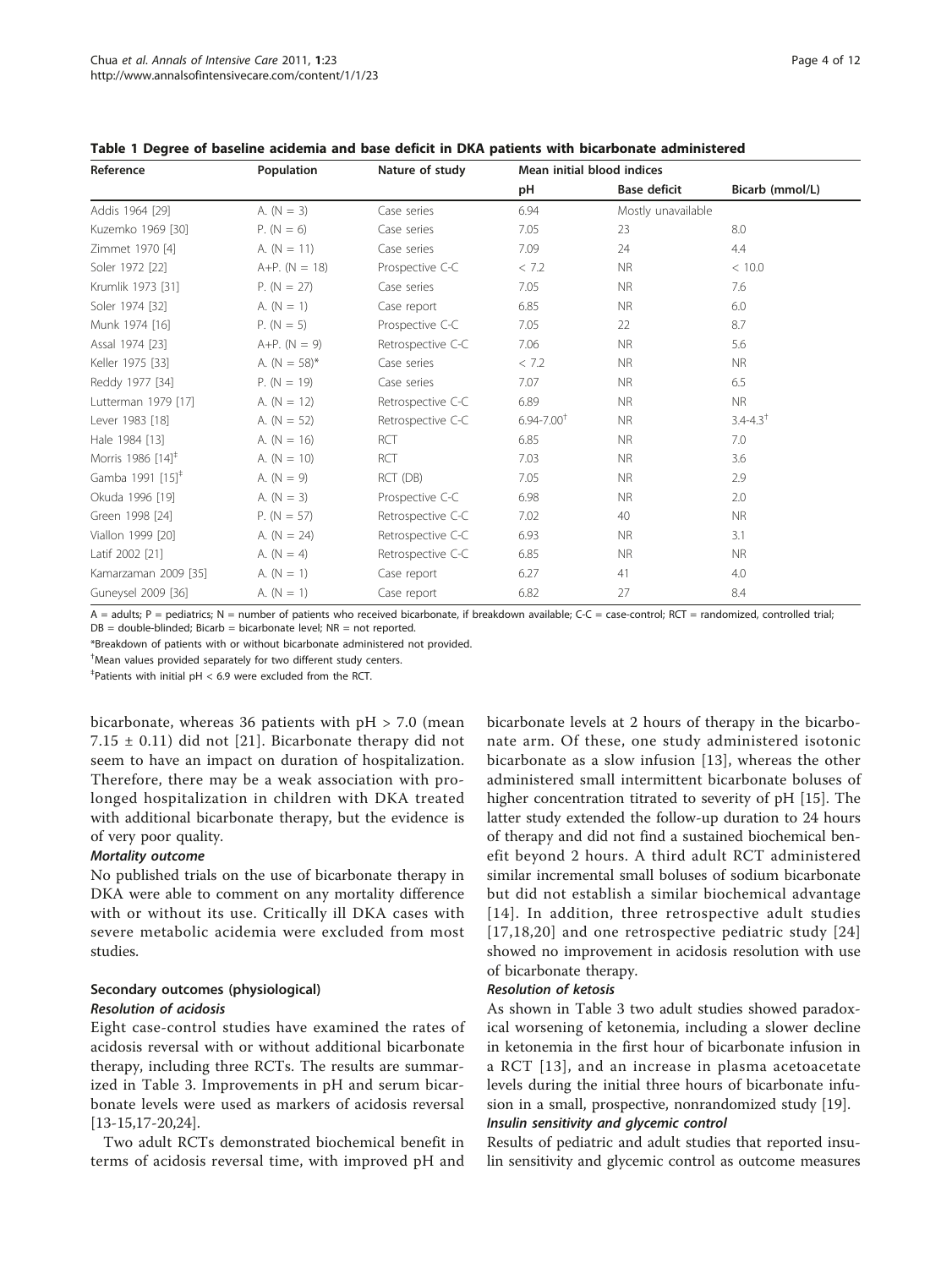| Reference                      | Nature of Study |               | Dose of bicarbonate given (mean) |                                     | <b>Dose Estimation</b>              | Timing (range)          |  |
|--------------------------------|-----------------|---------------|----------------------------------|-------------------------------------|-------------------------------------|-------------------------|--|
|                                |                 | Conc $(% )$   | Total (mM)                       | Wt-adj (mM/kg)                      |                                     |                         |  |
| Addis 1964 [29]                | <b>CS</b>       | 8.4           | 413                              | <b>NR</b>                           | based on calculated dose            | 150 initial, and rest   |  |
|                                |                 |               |                                  |                                     |                                     | over 1.5 to 12 hr       |  |
| Kuzemko 1969 [30] <sup>P</sup> | CS              | 8.4           | 255                              | <b>NR</b>                           | based on calculated dose            | over 3 to 32 hr         |  |
| Zimmet 1970 [4]                | CS              | <b>NR</b>     | 185                              | <b>NR</b>                           | based on pH severity                | within initial 4 hr     |  |
|                                |                 |               |                                  |                                     | $(\approx$ half of calculated dose) |                         |  |
| Soler 1972 [22] <sup>AP</sup>  | PrC             | 1.0           | $200 - 400^{\dagger}$            | <b>NR</b>                           | <b>NR</b>                           | <b>NR</b>               |  |
| Krumlik 1973 [31] <sup>P</sup> | <b>CS</b>       | 7.5           |                                  | 115 (3.3/kg) to reach pH $\geq$ 7.2 | based on calculated dose            | half over 30 min,       |  |
|                                |                 |               |                                  | 144 (3.9/kg) to reach pH $\geq$ 7.3 |                                     | rest over 2 hrs         |  |
| Munk 1974 [16] <sup>P</sup>    | PrC             | <b>NR</b>     | 130                              | 2.44                                | <b>NR</b>                           | <b>NR</b>               |  |
| Assal 1974 [23] <sup>AP</sup>  | ReC             | <b>NR</b>     | 230                              | <b>NR</b>                           | half of calculated dose given       | within initial 4 hr     |  |
| Keller 1975 [33]               | <b>CS</b>       | <b>NR</b>     | 345                              | <b>NR</b>                           | based on calculated dose            | within initial 24 hr    |  |
| Reddy 1977 [34] <sup>P</sup>   | <b>CS</b>       | $\approx 0.6$ | <b>NR</b>                        | 2.50                                | slow infusion till $pH > 7.2$       | over mean of 4.9 hr     |  |
| Lutterman 1979 [17]            | ReC             | 1.4           | 167                              | <b>NR</b>                           | standard dose for all               | within initial 6 hr     |  |
| Lever 1983 [18]                | ReC             | <b>NR</b>     | $130 - 135$ <sup>#</sup>         | <b>NR</b>                           | <b>NR</b>                           | majority slow infusion  |  |
| Hale 1984 [13]                 | RCT             | 1.3           | 150                              | <b>NR</b>                           | standard dose for all               | over 1 hr               |  |
| Morris 1986 [14]               | RCT             | <b>NR</b>     | 120                              | <b>NR</b>                           | titrated to pH, repeated till       | intermittent dose, over |  |
|                                |                 |               |                                  |                                     | pH > 7.15                           | 30 min; 2 hr interval   |  |
| Gamba 1991 [15]                | RCT (DB)        | $\approx$ 7.5 | 84                               | <b>NR</b>                           | titrated to pH, repeated till       | intermittent dose, over |  |
|                                |                 |               |                                  |                                     | $pH$ rise $> 0.05$                  | 30 min; 2 hr interval   |  |
| Okuda 1996 [19]                | PrC             | <b>NR</b>     | 200                              | <b>NR</b>                           | standard dose (50 mmol/hr)          | over 4 hr               |  |
| Green 1998 [24] <sup>P</sup>   | ReC             | <b>NR</b>     | <b>NR</b>                        | 2.08                                | <b>NR</b>                           | <b>NR</b>               |  |
| Viallon 1999 [20]              | ReC             | 1.4           | 120                              | <b>NR</b>                           | as per attending physician          | over 1 hr               |  |
| Latif 2002 [21]                | ReC             | <b>NR</b>     | 50                               | <b>NR</b>                           | standard dose for all               | <b>NR</b>               |  |

<span id="page-4-0"></span>Table 2 Summary of bicarbonate dose administered in case series and studies

CS = case series; PrC = prospective case-control; ReC = retrospective case-control; RCT = randomized controlled trial; DB = double-blind; Conc = concentration;  $NR = not reported; mM = mmol; Wt-adj = weight-adjustec$ 

 $^\dagger$ Mean values provided separately for two study arms;  $^\dagger$ mean values provided separately for two study centers

<sup>P</sup>Pediatric studies; <sup>AP</sup>mainly adults but including pediatric patients

Potassium balance

ance [[14,17,18,24](#page-11-0)].

are summarized in Table [4](#page-6-0). No significant difference in rate of glucose decline or insulin requirement was demonstrated with bicarbonate treatment.

Seven studies examined potassium balance as an outcome measure and are summarized in Table [5](#page-7-0). One double-blind adult RCT, with mean bicarbonate dose of 84 ± 34 mmol, demonstrated lower serum potassium at 24 hours of therapy in the bicarbonate arm [[15\]](#page-11-0). Another adult retrospective study, with mean bicarbonate dose of  $120 \pm 40$  mmol, showed higher potassium supplementation in bicarbonate arm over 24 hours [\[20](#page-11-0)]. Four other studies (including one pediatric study) did not detect any statistical difference in the potassium bal-

A mixed adult and pediatric, three-arm prospective study, examined the association between mean cumulative bicarbonate doses and potassium requirement. The two groups that received saline and low-dose bicarbonate (mean 200 mmol) had comparable potassium supplementation during first 24 hours, whereas the third group with high bicarbonate dose (mean 400 mmol)

received higher potassium supplementation [\[22\]](#page-11-0).

# Tissue oxygenation

One adult RCT reported a significantly slower rate of decline in blood lactate and lactate to pyruvate ratio in the bicarbonate treatment arm, compared with saline control, in the first hour of treatment in DKA [[13](#page-11-0)]. A slow decline in blood lactate to pyruvate ratio was used to imply tissue hypoxia. A subsequent pediatric nonrandomized prospective study demonstrated that the initial decline of in vivo  $P_{50}$  (partial pressure of oxygen required to saturate 50% of the hemoglobin oxygen binding sites in a sample of whole blood) with DKA treatment was similar in both bicarbonate-treated group and controls. Bicarbonate therapy was not shown to affect oxygen transport adversely [\[16\]](#page-11-0).

#### Cerebrospinal fluid acidosis

One adult RCT performed CSF analysis in approximately half of the adult patient cohort to investigate the concern of paradoxical CSF acidosis with bicarbonate administration. The study did not find any statistically significant difference in CSF pH and bicarbonate levels within 24 hours in the bicarbonate-treatment group and control. However, patient numbers were small, and a trend for larger decline in CSF pH at 6 to 8 hours was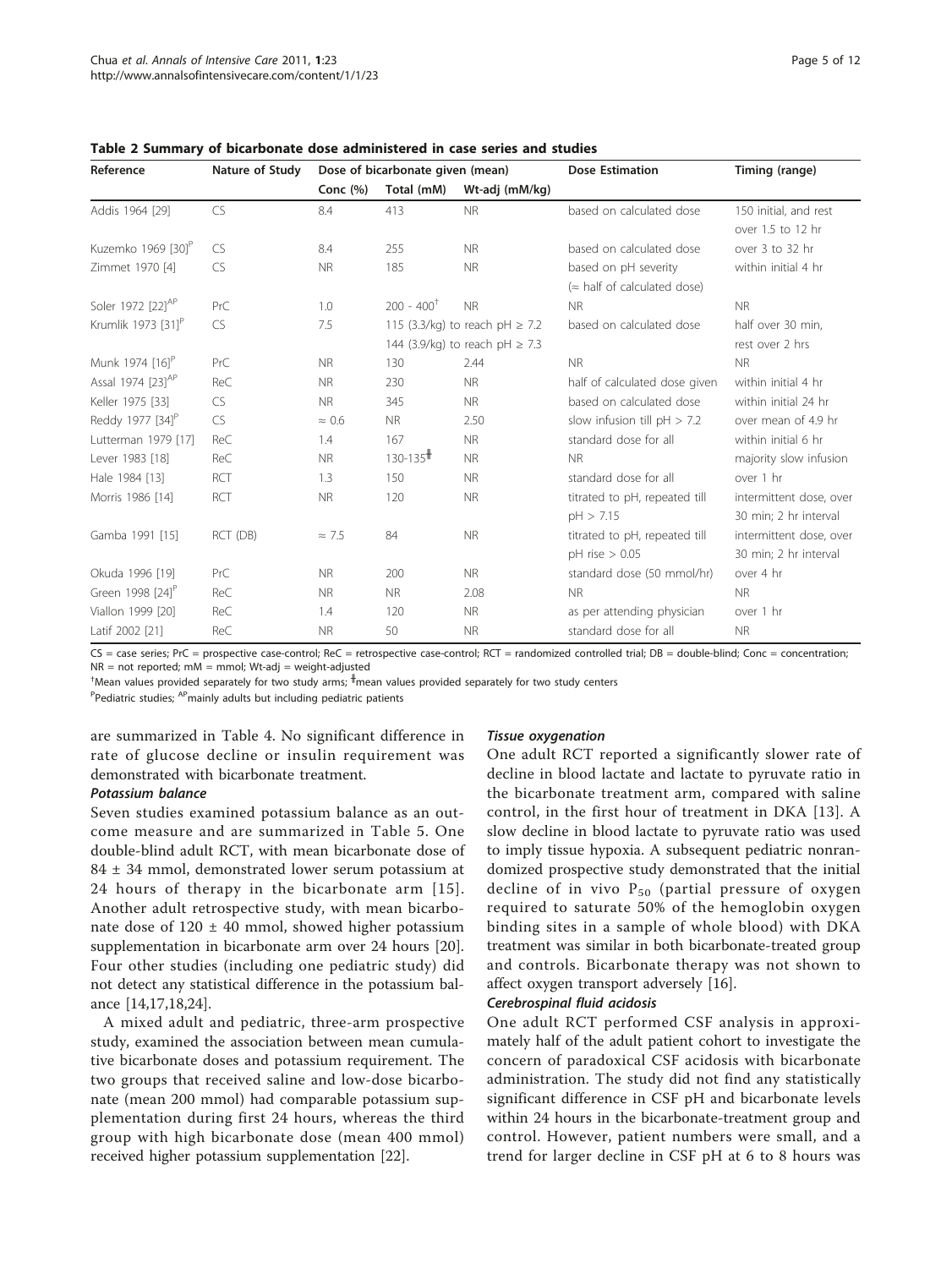| <b>References</b>                      | <b>Trial design</b> | No. of patients<br>(bicarb vs. control) | Mean age (yr)<br>and initial pH | <b>Bicarbonate infusion Control</b>             |                                      | Acidosis and ketosis                                                   |
|----------------------------------------|---------------------|-----------------------------------------|---------------------------------|-------------------------------------------------|--------------------------------------|------------------------------------------------------------------------|
| Hale et al. [13]                       | RCT                 | 16 vs. 16                               | 47 vs. 41                       | $(1st hr: 1 L isotonic saline for all)$         |                                      | Higher pH and bicarb levels at 2<br>hr                                 |
| Br Med J 1984                          | (single center)     |                                         | 6.85 vs. 6.85                   | 2 <sup>nd</sup> hr: 1 L isotonic<br>bicarb vs.  | 1 <sub>L</sub><br>isotonic<br>saline | in bicarb arm vs. control, $p < 0.01$                                  |
|                                        |                     |                                         |                                 | $(3rd$ hr: 1 L isotonic saline for all)         |                                      | BUT<br>Slower decline in blood ketone in<br>1st hr in bicarb arm       |
| Morris et al. [14] RCT                 |                     | 10 vs.11                                | 34 vs. 28                       | 133.8 mmol if pH 6.9- no alkali<br>6.99         |                                      | No difference in rate of change of<br>pH, bicarb, ketones              |
| Ann Intern Med<br>1986                 | (single center)     |                                         |                                 | OR 89.2 mmol if pH<br>7.0-7.09                  |                                      | OR time to reach pH 7.3                                                |
|                                        |                     |                                         | 7.03 vs. 7.00                   | OR 44.6 mmol if pH<br>$7.1 - 7.14$              |                                      | OR bicarb levels to reach 15<br>mmol/L                                 |
|                                        |                     |                                         |                                 | (over 30 min, 2 hourly<br>until $pH \ge 7.15$ ) |                                      |                                                                        |
| Gamba et al.<br>$[15]$                 | RCT                 | 9 vs. 11                                | 29 vs. 28                       | 133.5 mmol/150 ml<br>(pH 6.9-6.99)              | 0.9%<br>saline,<br>also              | Higher pH at 2 hr in bicarb arm, $p$<br>< 0.02                         |
| Rev Inves Clin<br>1991                 | double-blind        |                                         |                                 | 89 mmol/100 ml (pH<br>$7.0 - 7.09$              | in similar<br>aliquots               | AND higher bicarb in bicarb arm,<br>p < 0.01                           |
|                                        | (single center)     |                                         | 7.05 vs. 7.04                   | 44.8 mmol/50 ml (pH<br>$7.1 - 7.14$             |                                      |                                                                        |
|                                        |                     |                                         |                                 | (over 30 min,<br>repeated at 2 hr               |                                      | Change in pH and bicarb larger in<br>bicarb arm at 2 hr,               |
|                                        |                     |                                         |                                 | if $pH$ increase by $<$<br>0.05)                |                                      | p < 0.01                                                               |
| Okuda et al.<br>$[19]$                 | Prospective         | 3 vs. 4                                 | 24 vs. 34                       | 50 mmol/hr over 4 hr No alkali                  |                                      | Paradoxical increase in plasma<br>acetoacetate in 1 <sup>st</sup> 3 hr |
| J Clin Endocrinol<br>Metab 1996        | nonrandomized       |                                         |                                 |                                                 |                                      | in bicarb arm vs. control                                              |
|                                        | nonblinded          |                                         | 6.98 vs. 7.27                   | (IV insulin 0.1 U/kg/hr + 0.9%<br>saline)       |                                      | Increase in plasma 3-<br>hydroxybutyrate level after bicarb            |
|                                        | (single center)     |                                         | (p < 0.05)                      |                                                 |                                      | ceased vs. steady decline<br>throughout in control                     |
| Lutterman et al. Retrospective<br>[17] |                     | 12 vs. 12                               | 41 vs. 34                       | 167 mmol/L in 1 L                               | Low-dose<br>insulin                  | No difference in mean pH rise in<br>$1st$ 2 hr                         |
| Diabetologia<br>1979                   | (single center)     |                                         |                                 | over 1 hr (if $pH \le 7.0$ ) IV 8 U/hr          |                                      | OR mean time to reach $pH \ge 7.30$                                    |
|                                        |                     |                                         | 6.89                            | (with high dose<br>insulin                      |                                      | OR rate of decline of ketosis                                          |
|                                        |                     |                                         |                                 | mean 260 U in 1st 6<br>hrs)                     |                                      |                                                                        |
| Lever et al. [18]                      | Retrospective       | 52 (73 cases)                           | 22.5-37.4 vs.                   | mean 130-135 mmol                               | No alkali                            | No difference in mean change in<br>bicarb level per hr                 |
| Am J Med 1983                          | (2 centers)         | VS                                      | 24.5-48.0                       | (majority slow<br>infusion)                     |                                      | OR mean change in pH per hr                                            |
|                                        |                     | 21 (22 cases)                           | 6.94-7.00 vs.<br>6.89-7.07      |                                                 |                                      |                                                                        |
| Viallon et al.<br>$[20]$               | Retrospective       | 24 vs. 15                               | 45 vs. 47                       | mean 120 mmol (88-<br>166)                      | No alkali                            | No difference in variation of mean<br>pH, bicarb level, AG             |

# <span id="page-5-0"></span>Table 3 Key studies on resolution of acidosis and ketosis with bicarbonate therapy in DKA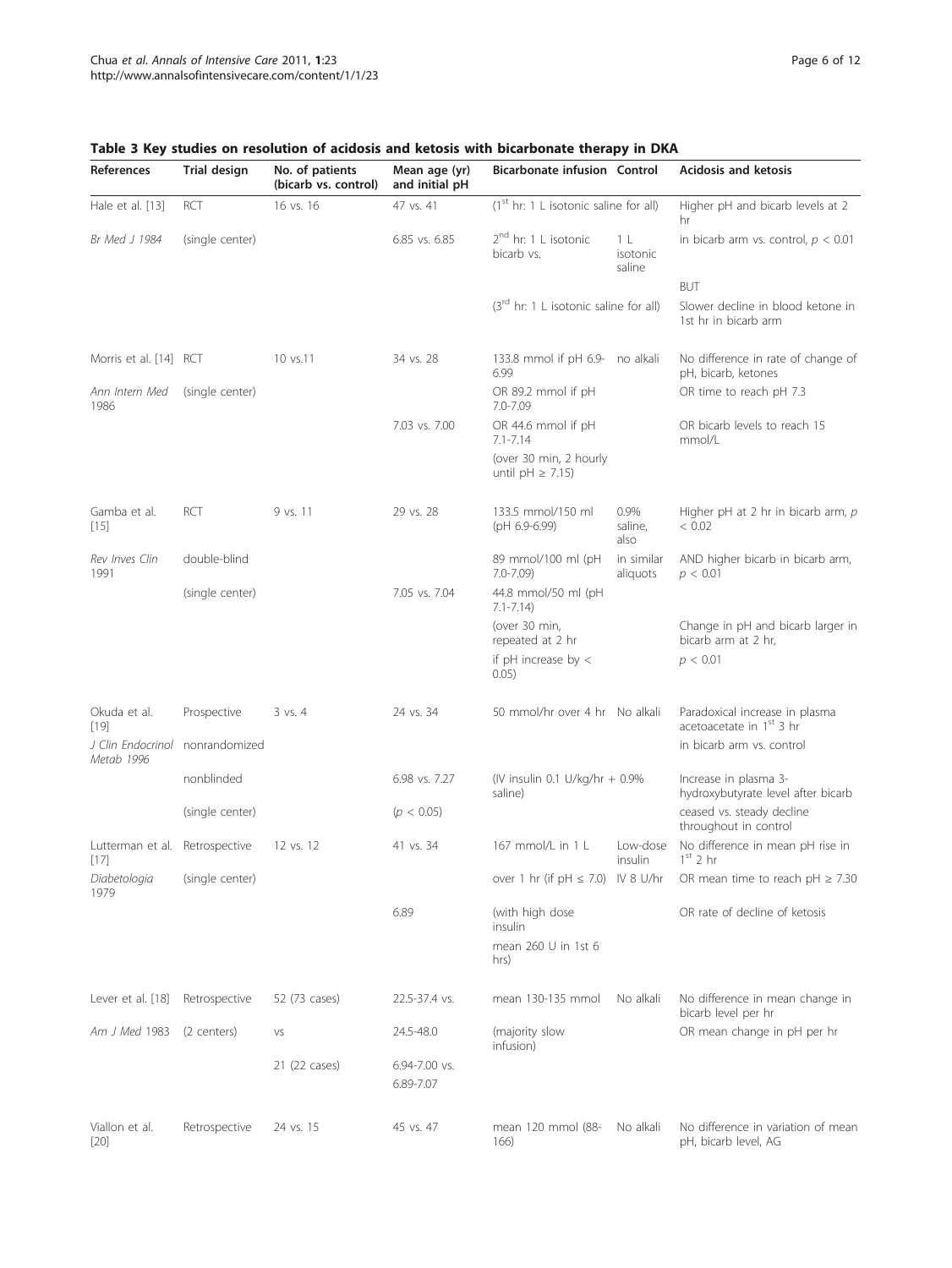| Crit Care Med<br>1999 | (single center) |               |               | 1.4% over 1 hr<br>infusion     |           | anion gap in 1st 24 hr                                            |
|-----------------------|-----------------|---------------|---------------|--------------------------------|-----------|-------------------------------------------------------------------|
|                       |                 |               | 6.93 vs. 7.00 |                                |           | OR mean time to reach $pH > 7.30$<br>OR urine ketone clearance    |
| Green et al[24]       | Retrospective   | 57 (90 cases) | 9.6 vs. 10.1  | mean 2.08 mmol/kg<br>$(0.53 -$ | No alkali | Unadjusted rate of bicarb rise<br>faster in bicarb arm at         |
| Ann Emerg Med<br>1998 | (single center) | <b>VS</b>     |               | 7.37 mmol/kg)                  |           | 24 hr, $p = 0.033$                                                |
| (pediatric)           |                 | 49 (57 cases) | 7.02 vs. 7.06 |                                |           | No difference in bicarb rise at 12<br>and 24 hr, or time to reach |
|                       |                 |               |               |                                |           | bicarb of 20 mmol/L (matched<br>pair and multivariate analysis)   |

# <span id="page-6-0"></span>Table 3 Key studies on resolution of acidosis and ketosis with bicarbonate therapy in DKA (Continued)

cases: DKA episodes; IV: intravenous; hr: hour; min: minutes; bicarb: bicarbonate.

observed in the bicarbonate group [[14](#page-11-0)]. In another nonrandomized study, the study subjects who received additional bicarbonate therapy for DKA [[23\]](#page-11-0) were compared with controls from an older study, which used the usual treatment with insulin and saline [[39\]](#page-11-0). Both therapies induced a paradoxical drop in CSF pH after treatment for DKA, which was accompanied by a significantly higher CSF  $P_{CO2}$  and lesser increment in CSF bicarbonate level compared to blood, with no significant difference.

#### Table 4 Studies on insulin sensitivity and glycemic control

| Reference                             | Trial design and<br>size | <b>Bicarb dose</b><br>(intervention) | Insulin dose                  | Glycemic control                                             |
|---------------------------------------|--------------------------|--------------------------------------|-------------------------------|--------------------------------------------------------------|
| Hale et al. [13]                      | <b>RCT</b>               | 150 mmol                             | IM 20 U in 1st hr.            | No difference in glucose decline over 2 hr                   |
| Br Med J 1984                         | Adults ( $N = 32$ )      | (standard)                           | 6 U in both 2nd and 3rd<br>hr |                                                              |
| Morris et al. [14]                    | <b>RCT</b>               | 120.4 mmol                           | Insulin 0.3 U/kg (IV + IM),   | No difference in time for glucose to reach<br>250 mg/dL      |
| Ann Intern M 1986 Adults ( $N = 21$ ) |                          | (mean)                               | then IM 7 U/hr                | No difference in total insulin required                      |
|                                       |                          |                                      |                               | (1 hypoglycemia in control group)                            |
| Gamba et al. [15]                     | <b>RCT</b>               | 84 mmol                              | IV insulin 5 U/hr             | No difference in glucose levels throughout 24 hrs            |
| Rev Cl In 1991                        | Adults ( $N = 20$ )      | (mean)                               |                               | No difference in total insulin required to reduce<br>glucose |
|                                       |                          |                                      |                               | to < 250 mg/dL, or till urine ketones were < $2+$            |
| Lutterman et al.<br>$[17]$            | Retrospective            | 167 mmol                             | High-dose insulin (mean       | No difference in glucose decline in 1st 2 hrs                |
| Diabetologia 1979                     | Adults ( $N = 24$ )      | (standard)                           | $260 \pm 60$ U in 1st 6 hr)   | No difference in mean glucose in 1st 8 hours                 |
|                                       |                          |                                      | vs. low dose 8 U/hr           | (4 hypoglycemia in bicarb arm)                               |
| Lever et al. [18]                     | Retrospective            | 130-135 mmol                         | IM or IV insulin              | No difference in glucose decline in 7 - 9 hrs                |
| Am J Med 1983                         | Adult $(N = 73)$         | (standard)                           | 5-6 U/hr (for all)            | (2 hypoglycemia in bicarb arm)                               |
| Viallon et al. [20]                   | Retrospective            | $120 \pm 40$ mmol                    | IV insulin for all            | No difference in normalization time of glycaemia             |
| Crit Care Med1999                     | Adult ( $N = 39$ )       | (mean)                               | (dose unspecified)            | OR in mean quantity of insulin infused                       |
| Green et al. [24]                     | Retrospective            | 2.08 mmol/kg                         | IV insulin for all            | No difference in insulin requirement in 24 hrs               |
| Ann Em Med 1998                       | Pediatrics ( $N = 106$ ) | (mean)                               | (dose unspecified)            |                                                              |
| Okuda et al. [19]                     | Prospective              | 200 mmol                             | IV 0.1 U/kg bolus insulin     | No difference in glucose decline over 7 - 8 hrs              |
| J Clin En M 1996                      | Adults ( $N = 7$ )       | (standard)                           | and then IV 0.1 U/kg/hr       |                                                              |

 $IM = intramuscular; IV = intravenous; U = units; bicarb = bicarbonate; L = liter; hr = hour.$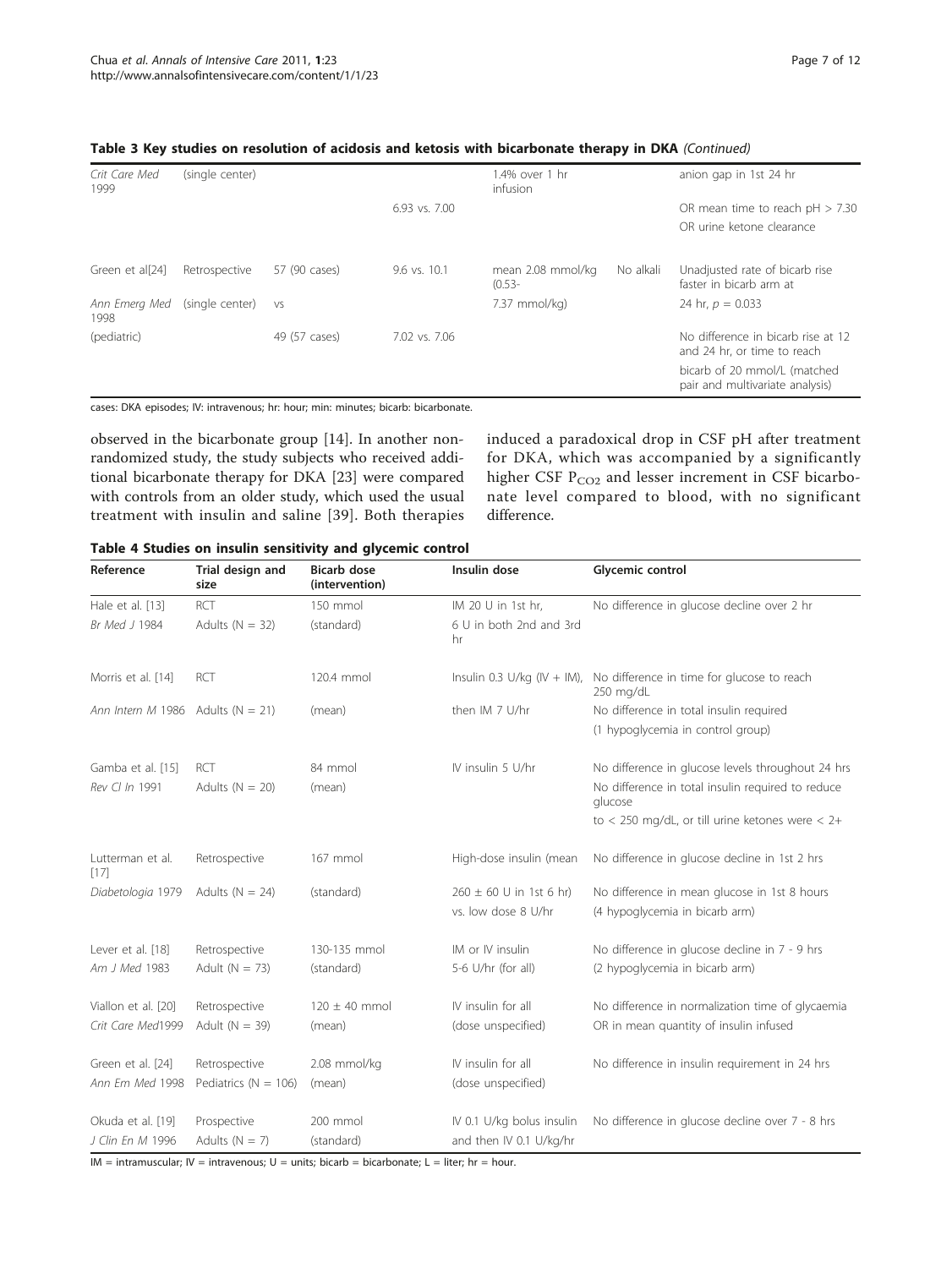| Reference                   | Trial design and<br>size | <b>Bicarb dose</b><br>(intervention) | Insulin dose                      | Potassium balance and supplementation                                  |
|-----------------------------|--------------------------|--------------------------------------|-----------------------------------|------------------------------------------------------------------------|
| Morris et al. [14]          | <b>RCT</b>               | 120.4 mmol                           | Insulin 0.3 U/kg (IV +<br>$IM)$ , | No difference in serum K decline                                       |
| Ann Intern Med<br>1986      | Adults ( $N = 21$ )      | (mean)                               | then IM 7 U/hr                    |                                                                        |
| Gamba et al. [15]           | <b>RCT</b>               | 84 mmol                              | IV insulin 5 U/hr                 | Lower serum K at 24 hr for bicarb arm vs. control,                     |
| Rev CI In 1991              | Adults ( $N = 20$ )      | (mean)                               |                                   | p < 0.05                                                               |
|                             |                          |                                      |                                   | BUT trend for more K given in control                                  |
| Soler et al. [22]           | Prospective              | Grp 1: none                          | Grp 1: 234 U/24 hr                | More K requirement over 24 hr for Grp 3                                |
| Lancet 1972                 | Mixed ( $N = 25$ )       | Grp 2: 200 mmol                      | Grp 2: 287 U/24 hr                | Estimated 30 mmol/L of K needed for Grps 1 & 2,                        |
| (3-arm study; age 13-84 yr) |                          | Grp 3: 400 mmol                      | Grp 3: 288 U/24 hr                | & 40 mmol/L for Grp 3                                                  |
| only 2 groups randomized    |                          |                                      |                                   | (per L of fluid infused)                                               |
| Lutterman et al.<br>$[17]$  | Retrospective            | 167 mmol                             | High-dose insulin<br>(mean        | No difference in mean serum K                                          |
| Diabetologia 1979           | Adults ( $N = 24$ )      | (standard)                           |                                   | $260 \pm 60$ U in 1st 6 hr) No difference in K requirement over 12 hrs |
|                             |                          |                                      | vs. low dose 8 U/hr               |                                                                        |
| Lever et al. [18]           | Retrospective            | 130-135 mmol                         | IM or IV insulin                  | No difference in K requirement                                         |
| Am J Med 1983               | Adults ( $N = 73$ )      | (standard)                           | 5-6 U/hr (for all)                | 6 hypokalemia (< 3.3 mmol/L) in bicarb arm, 1 in<br>control            |
| Viallon et al. [20]         | Retrospective            | $120 \pm 40$ mmol                    | IV insulin for all                | More K requirement over 24 hr for bicarb arm,                          |
| Crit Care Med1999           | Adults ( $N = 39$ )      | (mean)                               | (dose unspecified)                | p < 0.001                                                              |
|                             |                          |                                      |                                   | 1 hypokalemia (< 3 mmol/L) in bicarb arm                               |
| Green et al. [24]           | Retrospective            | 2.08 mmol/kg                         | IV insulin for all                | No difference in hypokalemia occurrence                                |
| Ann Emerg Med<br>1998       | Pediatrics ( $N = 106$ ) | (mean)                               | (dose unspecified)                |                                                                        |

<span id="page-7-0"></span>

|  |  |  |  |  |  |  | Table 5 Studies on potassium balance and supplementation |
|--|--|--|--|--|--|--|----------------------------------------------------------|
|--|--|--|--|--|--|--|----------------------------------------------------------|

Grp = group; IM = intramuscular; IV = intravenous; U = units; K = potassium; bicarb = bicarbonate; L = liter.

# Secondary outcomes (clinical) Neurological deterioration and cerebral edema

The possible association of bicarbonate therapy with the development of CE in DKA was highlighted in three nonrandomized studies that investigated risk factors for CE in pediatric DKA patients (Table [6](#page-8-0)). Glaser et al. performed a multicenter, case-control study and identified 61 children with CE. Bicarbonate therapy was the only treatment variable associated with a greater risk of CE, after comparing with matched controls. The relative risk was 4.2 (95% confidence interval 1.5-12.1). Comparable proportions of children in the CE group and matched control had bicarbonate infused within 2 hours before neurological deterioration; hence no bias was detected [[25](#page-11-0)]. Two other smaller studies found a trend for bicarbonate use and an association with CE, but the risk was not significant after adjusting for covariates, including baseline acidosis [\[26,27\]](#page-11-0). A fourth pediatric study demonstrated that impaired conscious level in DKA was associated with younger age and lower initial pH, and CE cases had lower pH compared with matched controls with no CE, at every conscious level studied [[28](#page-11-0)]. No studies have examined CE risks in adult DKA population, in which CE has only been rarely reported [\[40-42](#page-11-0)].

#### Other neurological outcomes

Three adult studies have examined neurological recovery as a secondary outcome. One RCT examined mental status at 0, 2, 6, 12, and 24 hours after therapy, and found no difference in both treatment arms [\[15\]](#page-11-0). Two other retrospective studies also found no difference in neurological status with bicarbonate therapy, in patients with varying degrees of impaired mental status at baseline [[18,20\]](#page-11-0). There were no pediatric studies on neurological recovery.

#### Hemodynamic outcome

Three studies, including one RCT involving adult DKA patients with admission  $pH > 6.90$ , reported changes in clinical parameters, such as heart rate, respiratory rate,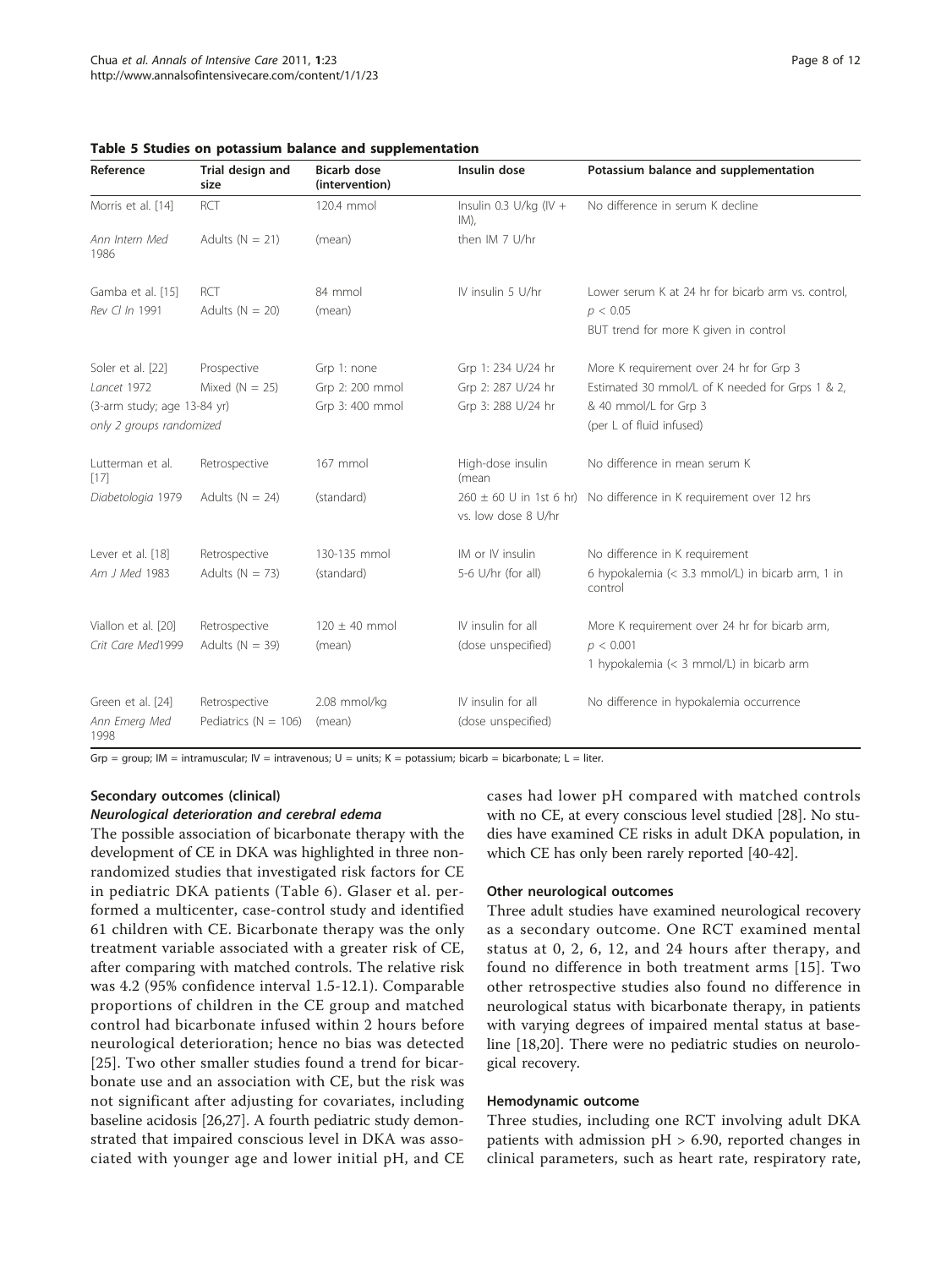| <b>References</b>       | Trial design           | Case (children<br>with CE)                           | Control(s)                             | Associated risks of CE                                      | Bicarb therapy and CE risk                                      |
|-------------------------|------------------------|------------------------------------------------------|----------------------------------------|-------------------------------------------------------------|-----------------------------------------------------------------|
| Glaser et al.<br>$[25]$ | Retrospective $N = 61$ |                                                      | $N = 174$ (matched)                    | Higher urea nitrogen and lower<br>arterial $P_{CO2}$ levels | Bicarb therapy significantly a/w CE<br>(matched control)        |
| <b>NEJM 2001</b>        | case-control           | Mean age: 8.9 yr                                     | Mean age: 9.0 yr                       | at presentation (matched and<br>random controls)            | (23 of 61 with CE received bicarb;                              |
|                         | (multicenter)          | Mean pH: 7.06                                        | Mean pH: 7.09                          | and                                                         | vs. 43 of 174 matched controls):                                |
|                         | $USA +$<br>Australia   | glucose)                                             | (matched for age, DM onset, pH/bicarb, | smaller increase in Na+ (matched<br>control)                | RR 4.2 ( $p = 0.008$ )                                          |
|                         |                        |                                                      | $N = 181$ (random)                     | and                                                         |                                                                 |
|                         |                        |                                                      | Mean age: 11.3 yr                      | Younger age, newly dx DM, lower<br>pH, higher               |                                                                 |
|                         |                        |                                                      | Mean pH: 7.12                          | glucose & Cr at presentation<br>(random control)            |                                                                 |
| Lawrence et<br>al. [26] | Prospective<br>$+$     | $N = 21$                                             | $N = 42$ (mostly<br>random)            | Lower bicarb, higher urea, higher<br>glucose levels         | Trend towards association for bicarb<br>therapy with CE         |
| J Pediatrics<br>2005    |                        | Retrospective Mean age: 9.0 yr                       | Mean age: 9.6 yr                       | at presentation                                             | (data for bicarb therapy available in 17<br>CE cases.           |
|                         | case-control           | Mean pH: 7.10                                        | Mean pH: 7.20                          |                                                             | with 34 random controls)                                        |
|                         | (multicenter)          | (13 prospective,                                     | (matched for<br>institution            |                                                             |                                                                 |
|                         | Canada                 | 8 retrospective)                                     | and data collection<br>duration)       |                                                             |                                                                 |
| Edge et al.<br>$[27]$   | Prospective            | $N = 43$                                             | $N = 169$                              | Lower pH and/or lower bicarb<br>levels, higher urea         | Unadjusted OR of bicarb Rx for CE risk<br>of 3.7 ( $p < 0.05$ ) |
| Diabetologia<br>2006    | case-control           | Mean age: 8.5 yr                                     | Mean age: 8.9 yr                       | and potassium levels at<br>presentation;                    | After adjustments for matching<br>variables and baseline        |
|                         | (multicenter)          | Mean pH: 7.00                                        | Mean pH: 7.20                          | more cumulative fluid volume<br>given in 1st 4 hr,          | acidosis, OR reduced to 1.5 (not<br>significant)                |
|                         | United<br>Kingdom      | (matched for age, sex, DM onset,<br>admission month) |                                        | insulin administration in 1st hr, and<br>higher quantity    |                                                                 |
|                         |                        |                                                      |                                        | of insulin given over 1st 2 hr                              |                                                                 |

<span id="page-8-0"></span>Table 6 Studies on risk of cerebral edema in pediatric DKA population

 $DM =$  diabetes mellitus; bicarb = bicarbonate; Na+ = sodium; Cr = creatinine; CE = cerebral edema; neuro = neurological; RR = relative risk; OR = odds ratio; Rx = treatment.

and mean arterial pressure as outcome measures. None reported any difference in clinical parameters with or without added use of bicarbonate [[15,18,20](#page-11-0)].

#### **Discussion**

#### Summary of evidence

We conducted a systematic review of the literature, comparing additional use of bicarbonate infusion versus the usual treatment with insulin and hydration, in pediatric and adult patients with DKA. We have found marked heterogeneity and no clear evidence, with regards to the threshold for, concentration, amount, and timing of bicarbonate administration. In addition to such variability of treatment, there was retrospective evidence of clinical harm, such as increased risk for CE and prolonged hospitalization in children, and weak evidence of physiological harm, such as transient paradoxical worsening of ketosis and increased need for potassium supplementation. Theoretical benefits perceived with

rapid acidemia reversal were not evident, apart from weak evidence of transient improvement in acidosis, with no evidence of any clinical efficacy.

#### Physiological impact of bicarbonate therapy in DKA

The primary cause of acidemia in patients with DKA is ketoacidosis, with contribution from lactic acidosis and renal dysfunction. After metabolism of ketones during the recovery phase, bicarbonate is regenerated and aids the resolution of acidosis but is potentially affected by the development of hyperchloremia, which has been reported in more than 50% of adult and pediatric patients after 4 hours of therapy in DKA, and in more than 90% of patients by 8 to 20 hours [[7,43](#page-11-0)]. It was observed and suggested in these studies that hyperchloremic acidosis is likely contributed by preferential renal excretion of ketones over chloride anion and volume repletion with saline, with the most rapid rise in hyperchloremia coinciding with the period of greatest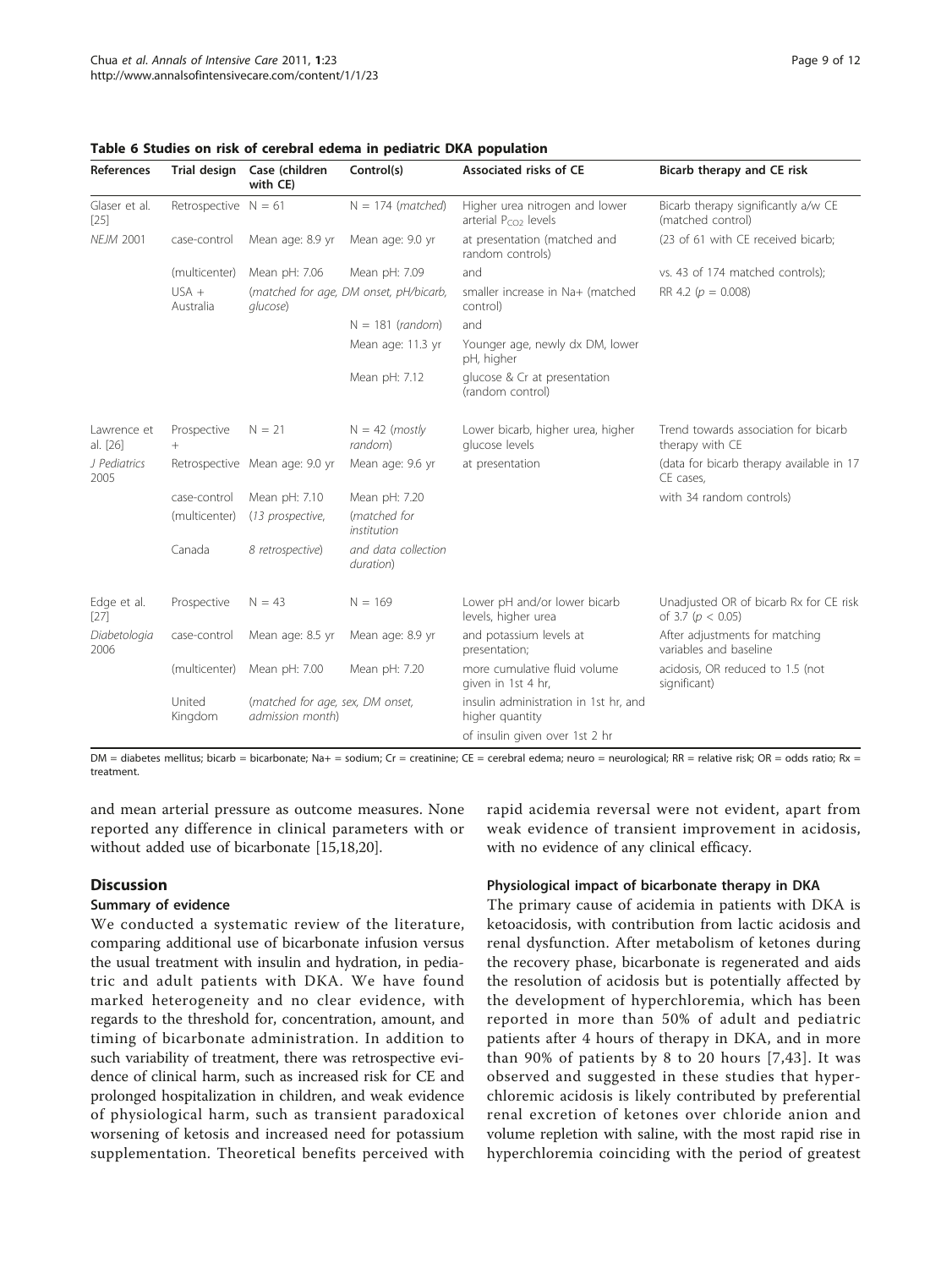saline administration [\[43](#page-11-0)]. Theoretically, adjunct use of bicarbonate administration may be more beneficial in the scenario of reduced renal bicarbonate genesis with concomitant acute kidney injury or in hyperchloremic acidosis where there is deficiency of bicarbonate relative to chloride.

Although bicarbonate therapy in DKA has been shown in two RCTs to improve acidosis resolution in the initial few hours of therapy, the comparator consisted of sodium chloride infusion. Thus, the initial favorable physiologic outcome with bicarbonate therapy might represent a reduced risk of hyperchloremic acidosis. Despite so, patient numbers were small, and this transient physiological benefit had not been demonstrated to persist beyond the initial 2 hours. Concerns were raised that bicarbonate therapy might interfere with tissue oxidation and with the clearance or renal excretion of ketones, hence accounting for the paradoxical worsening of ketosis.

Severe acidosis may inhibit the action of insulin on glucose utilization. Insulin resistance in humans has been shown to be higher at lower pH range and resistance to fall steeply at pH above 7.2 [[44\]](#page-11-0). Early and rapid correction of acidemia can theoretically increase insulin sensitivity. However, as discussed, there is no evidence of the above-postulated benefit of bicarbonate therapy. Instead, lower serum potassium and increased need for potassium supplementation had been demonstrated by mainly adult studies, including one small RCT, in the bicarbonate treatment arm. Although no fatal outcomes or arrhythmias had been reported as a result of hypokalemia, it would be prudent to pay close attention to this anticipated complication.

Acute reversal of acidemia with bicarbonate also has been linked to worsening of tissue hypoxia. Acidosis induces a mild increase in  $P_{50}$  and reduced hemoglobinoxygen affinity (Bohr effect), but at the same time is associated with lower levels of 2,3-diphosphoglycerate (2,3-DPG) in erythrocytes [[45\]](#page-11-0), which leads to a counteractive increased hemoglobin-oxygen affinity. In the initial presentation of DKA, a fine balance exists in favor of the former (Bohr effect) [\[16](#page-11-0)], which can theoretically be disrupted by rapid treatment of acidemia, as 2,3-DPG levels were demonstrated to remain strikingly low for days despite improvement in acidosis [[46\]](#page-11-0), resulting in net increase in hemoglobin-oxygen affinity and impaired tissue oxygenation. However, this phenomenon is generally seen in the initial treatment phase of DKA, regardless of bicarbonate therapy.  $P_{50}$ , along with blood lactate to pyruvate ratio, are merely surrogate markers of peripheral tissue oxygenation used in studies. Therefore, there remains to be insufficient evidence that additional bicarbonate administration affects tissue oxygenation adversely.

Bicarbonate therapy in patients with DKA appeared to be associated with increased obtundation and profound cerebrospinal fluid (CSF) acidosis in an early study [\[47](#page-11-0)]. A possible explanation for this observation may be the preferential movement across the blood-brain barrier of  $CO<sub>2</sub>$  compared with bicarbonate during treatment of DKA, when both  $P_{CO2}$  and bicarbonate levels rise in the blood. It was postulated that rapid reversal of acidemia with bicarbonate might promote paradoxical CSF acidosis and contribute to adverse neurological outcomes. However, we have not found any evidence that bicarbonate infusion causes increased paradoxical CSF acidosis compared with conventional DKA treatment.

In essence, most of the theoretical biochemical gains and harm with bicarbonate administration were not evident in actual case scenarios, and the overall physiological impact with such treatment is dismal.

#### Clinical impact of bicarbonate therapy in DKA

CE followed by coma is a devastating complication of DKA, with an incidence of 1% and mortality of 24% [[25,27\]](#page-11-0), and appears to be essentially exclusive to children and young adolescents [[48\]](#page-11-0). The pathophysiology of CE remains unclear, and a detailed discussion on this is beyond the scope of this article. In essence, possible mechanisms include initial cerebral vasoconstriction and reduced cerebral blood flow from acidosis and hypocapnia, cytotoxic edema, and cerebral injury, followed by cerebral hyperemia, reperfusion injury, and vasogenic edema, coupled with increased blood brain barrier permeability, during the rehydration phase of DKA [\[48,49](#page-11-0)]. Several reports of sudden death following irreversible coma in children and young adults with DKA were published in the 1960s, including development of diabetes insipidus in some, with postmortem findings of CE and neuronal degeneration [\[50-52](#page-11-0)].

From our earlier discussion, it is apparent that cerebral function in DKA is related to severity of acidosis, even when there is no occurrence of CE. There were no details on the reasons for bicarbonate administration in previously mentioned studies on CE in children with DKA, and it would be logical to assume that those who were given bicarbonate were likely to have more severe DKA or even circulatory collapse, factors which by themselves might predispose to adverse neurological outcomes. It should be noted that studies on risk factors for CE were based on historical cases, when the use of bicarbonate frequently accompanied high-dose insulin protocols, where the combination of both might have theoretically worsened the risk of CE.

Apart from the risk of CE, we also have discussed the retrospective evidence that bicarbonate therapy is associated with prolonged hospitalization in the pediatric DKA cohort. Such studies were again subjected to the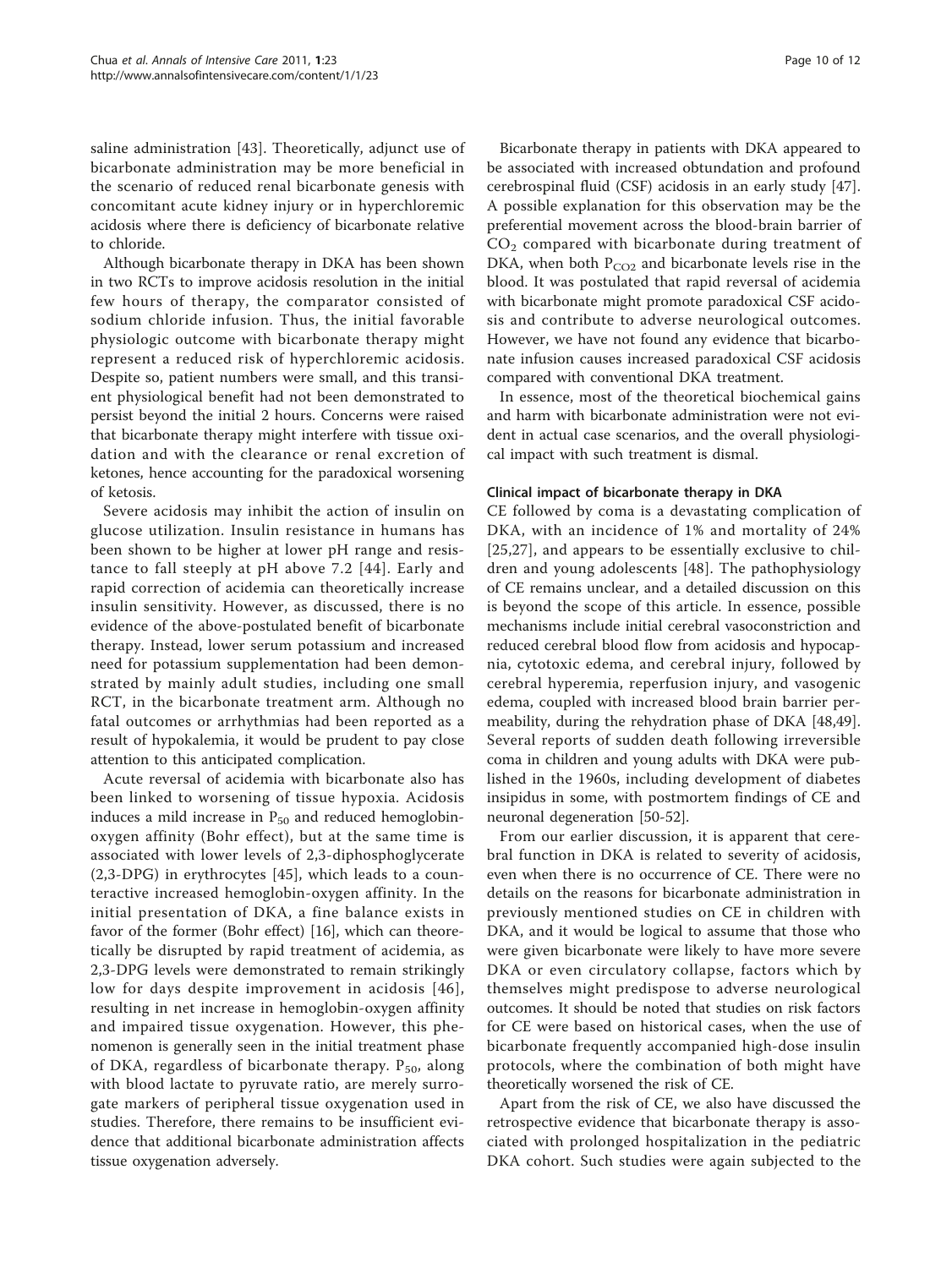<span id="page-10-0"></span>natural confounder that children admitted with a lower arterial pH (who were potentially more ill) and in earlier study years were more likely to be given sodium bicarbonate. On the other hand, there is no evidence that the rapid reversal of acidemia with bicarbonate therapy improves any clinical outcome, especially in the pediatric cohort. Documentation of improved mental status from initial diabetic coma following treatment (including bicarbonate therapy) came only from pediatric and adult case reports and series [[23](#page-11-0),[29](#page-11-0),[30](#page-11-0),[36](#page-11-0)]. It could not be ascertained, however, if a favorable neurological outcome was attributable to the use of initial bicarbonate therapy.

In addition, there is no evidence of improved hemodynamic stability with the use of bicarbonate administration in DKA. Much of the perceived benefit in acute reversal of severe acidemia is only based on animal and experimental studies, which demonstrated weakened end-organ response to catecholamines at pH < 7.2, with bradycardia, negative inotropism, impaired cardiac output, peripheral vasodilatation, and refractory hypotension [\[53\]](#page-11-0). Therefore, even though the clinical harm with bicarbonate treatment is merely an association (and not causation), the lack of clinical benefits does not justify its routine use especially in children.

#### Limitations of studies

In general, patient numbers in the three adult RCTs were small and lacked the statistical power to examine clinical outcomes. Most prospective trials excluded patients with severe concomitant illnesses, in whom the adverse cardiovascular effects of severe acidemia are believed to be more significantly seen. There were no trials performed in the scenario of more severe acidemia ( $pH < 6.85$ ), and it seems unlikely that such studies will be performed. Understandably, documentation of presumed benefits of bicarbonate rescue in cases of DKA presenting with more severe acidemia and cardiovascular collapse or significant hemodynamic compromise were confined to case reports [\[32](#page-11-0),[35,36](#page-11-0)]. Clinical judgment, opinion, and expertise prevail in such circumstances in the absence of trials. There are a paucity of data on bicarbonate administration in the pediatric DKA population with no randomized trials performed, forcing the extrapolation of adult data, despite the likelihood that the pathophysiology in both cohorts are fundamentally different. Studies that report clinical harm with bicarbonate treatment in children are all retrospective in design and subjected to the various confounders as discussed earlier.

There were limited DKA trials during the past decade, especially in the context of modern day emergency medicine or intensive care. The data of the past decade were mostly focused on the adverse neurological outcome of bicarbonate treatment in the pediatric DKA population. There is increasing recognition of the development of hyperchloremic acidosis for the treatment phase of DKA with fluid resuscitation, which might impact the resolution of acidemia [\[54](#page-11-0)]. The clinical effects of hyperchloremic acidosis remain uncertain.

# **Conclusions**

The evidence to date does not support the use of bicarbonate administration for the emergent treatment of DKA, especially in the pediatric population, in view of possible clinical and physiological harm and the lack of clinical or sustained physiological benefits. There also is insufficient evidence to justify the recommendation of bicarbonate administration in more extreme acidemia of pH < 6.90. Future research should focus on the use of more balanced and physiological resuscitation fluids with buffering capacity, in the modern context of DKA management, with the goal of reducing the component of hyperchloremic acidosis in DKA while minimizing the risk of CSF acidosis and associated CE.

#### Acknowledgements

Dr Horng Ruey Chua was a recipient of the Singapore Health Manpower Development Programme (HMDP) award in 2010, which was co-funded by the Ministry of Health (MOH) Singapore, and National University Health System (NUHS) Singapore. The funds were utilized for his clinical and research training in Austin Health, Melbourne, Australia.

#### Author details

<sup>1</sup>Department of Intensive Care, Austin Health, Melbourne, Victoria, Australia <sup>2</sup> Australia and New Zealand Intensive Care (ANZIC) - Research Centre, Monash University, Melbourne, Victoria, Australia

#### Authors' contributions

RB and HRC conceived the topic review idea and proposal. HRC and AS performed the literature search and selected the relevant articles for inclusion independently. RB adjudicated any disagreements in article inclusion. HRC, AS, and RB reviewed the selected articles in entirety. HRC and RB wrote the initial draft of the manuscript. All authors reviewed and edited the manuscript.

#### Competing interests

The authors declare that they have no competing interests.

Received: 4 June 2011 Accepted: 6 July 2011 Published: 6 July 2011

#### References

- Durward A: Diabetic ketoacidosis. In Critical Care Nephrology.. 2 edition. Edited by: Ronco C, Bellomo R, Kellum J. Philadelphia: Saunders, Elsevier; 2009:641-647, Acid-base problems.
- 2. McGarry J, Wright PH, Foster DW: [Hormonal control of ketogenesis. Rapid](http://www.ncbi.nlm.nih.gov/pubmed/1133169?dopt=Abstract) [activation of hepatic ketogenic capacity in fed rats by anti-insulin serum](http://www.ncbi.nlm.nih.gov/pubmed/1133169?dopt=Abstract) [and glucagon.](http://www.ncbi.nlm.nih.gov/pubmed/1133169?dopt=Abstract) J Clin Invest 1975, 55:1202-1209.
- 3. McGarry JD, Foster DW: [Regulation of hepatic fatty acid oxidation and](http://www.ncbi.nlm.nih.gov/pubmed/6157353?dopt=Abstract) [ketone body production.](http://www.ncbi.nlm.nih.gov/pubmed/6157353?dopt=Abstract) Annu Rev Biochem 1980, 49:395-420.
- 4. Zimmet PZ, Taft P, Ennis GC, Sheath J: [Acid production in diabetic](http://www.ncbi.nlm.nih.gov/pubmed/4990378?dopt=Abstract) [acidosis; a more rational approach to alkali replacement.](http://www.ncbi.nlm.nih.gov/pubmed/4990378?dopt=Abstract) British Medical Journal 1970, 3:610-612.
- 5. Calzavacca P, Lacari E, Bellomo R: [Renal failure.](http://www.ncbi.nlm.nih.gov/pubmed/21738524?dopt=Abstract) In Stewart's Textbook of Acid-Base Edited by: Ebers P, Kellum J Lulu.com 2009, 394-395, Clinical applications of quantitative acid-base medicine.